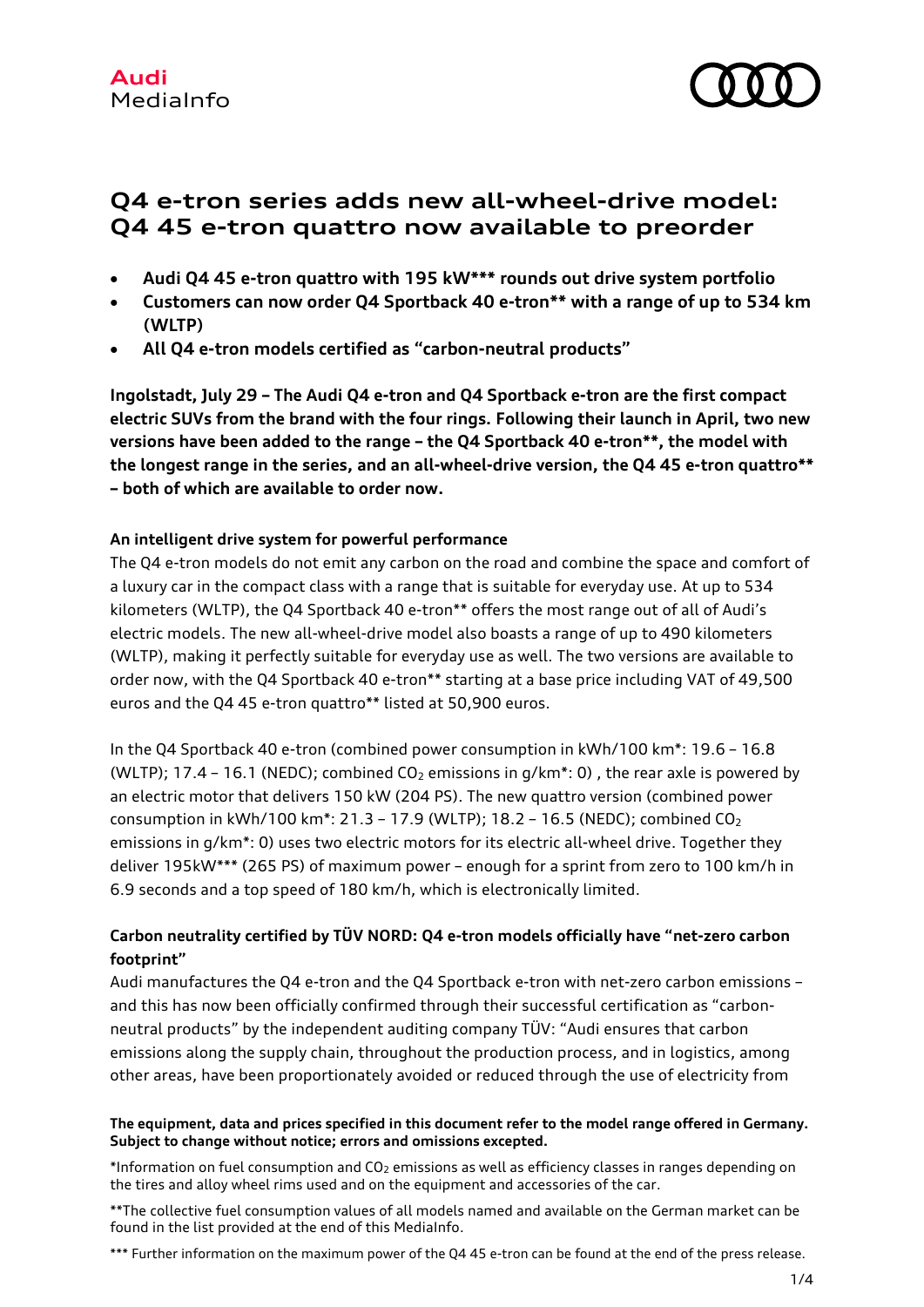

renewable sources. This explicitly includes the production of the vehicles' high-voltage battery.

In addition, Audi goes further by offsetting unavoidable  $CO_2$ -equivalent emissions through its support for internationally recognized carbon offsetting projects," TÜV NORD confirms in the successful certification.

The production facility in Zwickau exclusively sources green power for production, and the battery cell suppliers are also under an obligation to only use energy from renewable sources in their production processes. Emissions that cannot currently be avoided are offset via carbon credits that fund climate change mitigation projects. These are certified by the non-profit organizations The Gold Standard or Verified Carbon Standard. This makes it possible to achieve complete carbon neutrality over the vehicle's entire life cycle when it is simultaneously charged with green power during the utilization stage.

Furthermore, Audi works with its suppliers to systematically promote responsible practices in all of its vehicle projects. The company has been auditing its business partners using a sustainability rating developed in-house since 2017 in order to guarantee that production is carried out in a way that conserves resources and complies with social standards.

## **Convenient charging with the e-tron Charging Service**

The Q4 e-tron models are extremely versatile vehicles that are ideal for everyday use. In addition to a large amount of interior space, a high level of comfort, and a range suitable for traveling long distances, drivers also benefit from rapid charging speeds. In the best-case scenario, it only takes ten minutes at a charging station to achieve a range of around 130 kilometers (WLTP).

Users of the e-tron Charging Service can now select from around 250,000 charging points in 26 European countries, including 5,841 HPC fast-charging stations. This is a huge success and a milestone when considering the fact that the charging service only launched in February 2019 with 72,000 charging points in 16 countries. Since then, not only has the number of charging points almost quadrupled, but the share of fast-charging stations has also grown significantly.

On the Transit plan, Q4 e-tron buyers do not have to pay a monthly fee for the entire first year. Moreover, they benefit from preferential terms within the IONITY network – charging costs only 31 cents per kilowatt-hour, which is roughly equivalent to the cost of charging at home in Germany. Audi owners can also easily charge their vehicles abroad without any worries, as they always pay the standard price for the country in question, depending on the charging speed – without any additional roaming fees. In other words, foreign users traveling through the country are charged at the same rates as local residents.

When looking for the nearest charging station, the myAudi app or the Audi navigation system are both helpful tools. In addition to route planning, the myAudiApp can activate supported charging points and provides information about the status of the charging station in advance. Alternatively, the charging process can also be started using the Audi charging card.

\*Information on fuel consumption and CO2 emissions as well as efficiency classes in ranges depending on the tires and alloy wheel rims used and on the equipment and accessories of the car.

\*\*The collective fuel consumption values of all models named and available on the German market can be found in the list provided at the end of this MediaInfo.

\*\*\* Further information on the maximum power of the Q4 45 e-tron can be found at the end of the press release.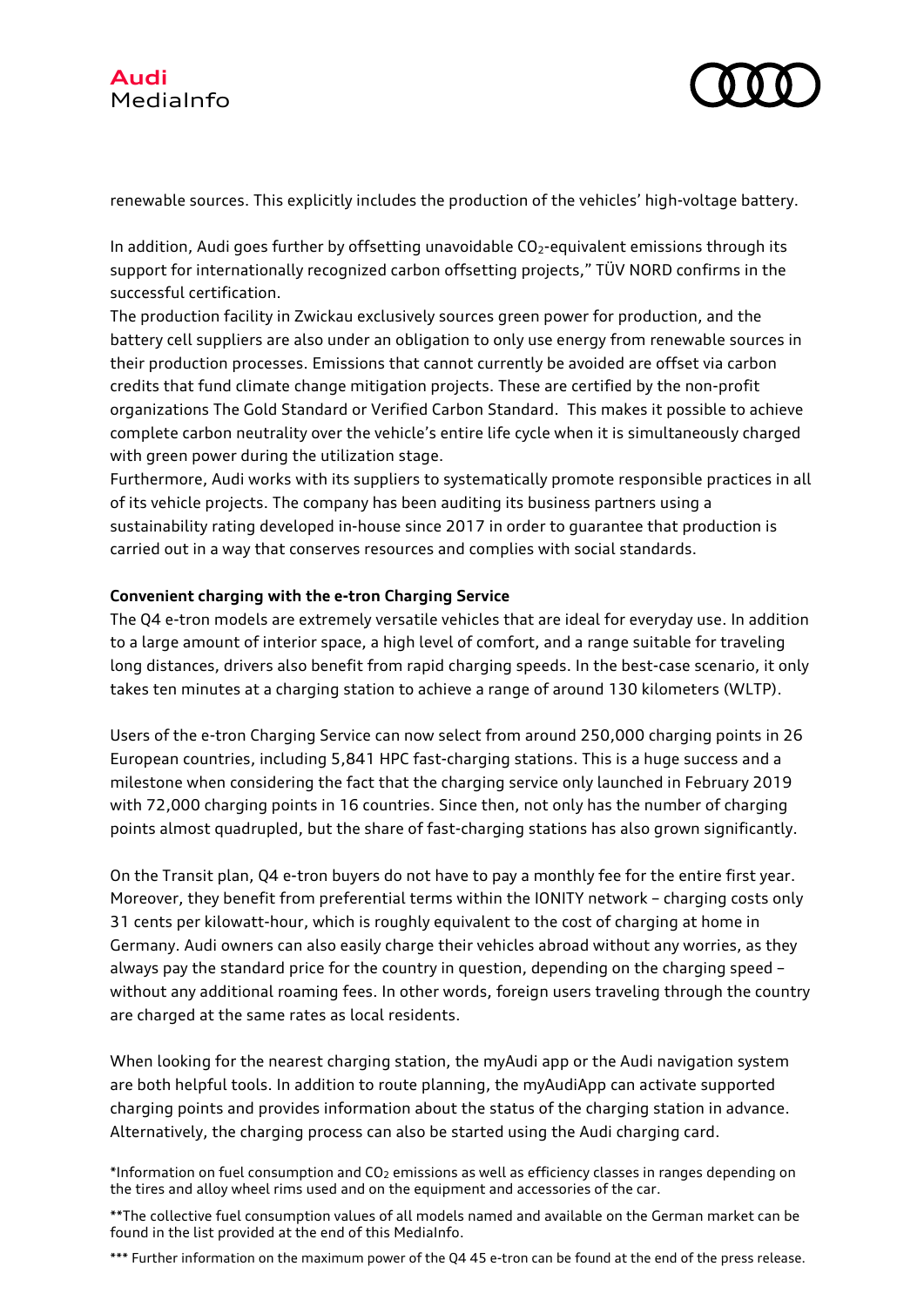



Identification and billing are handled automatically in the background. In addition, the app shows the car's current charging status.

## **Product and Technology Communications**

Benedikt Still Spokesperson Audi e-tron, Audi Q4 e-tron, electric motors, batteries, charging/infrastructure Phone: +49-841-89-89615 Email: [benedikt.still@audi.de](mailto:benedikt.still@audi.de) [www.audi-mediacenter.com](http://www.audi-mediacenter.com/de)



The Audi Group, with its brands Audi, Ducati and Lamborghini, is one of the most successful manufacturers of automobiles and motorcycles in the premium segment. It is present in more than 100 markets worldwide and produces at 19 locations in 12 countries. 100 percent subsidiaries of AUDI AG include Audi Sport GmbH (Neckarsulm, Germany), Automobili Lamborghini S.p.A. (Sant'Agata Bolognese, Italy), and Ducati Motor Holding S.p.A. (Bologna/Italy).

In 2020, the Audi Group delivered to customers about 1.693 million automobiles of the Audi brand, 7,430 sports cars of the Lamborghini brand and 48,042 motorcycles of the Ducati brand. In the 2020 fiscal year, AUDI AG achieved total revenue of €50.0 billion and an operating profit before special items of €2.7 billion. At present, 87,000 people work for the company all over the world, 60,000 of them in Germany. With new models, innovative mobility offerings and other attractive services, Audi is becoming a provider of sustainable, individual premium mobility.

#### **Fuel consumption of the models named above**

*Information on fuel/electricity consumption and CO2 emissions in ranges depending on the tires and alloy wheel rims used and on the equipment and accessories of the car.*

#### **Audi Q4 Sportback 40 e-tron**

Combined power consumption in kWh/100 km\*: 19.6 – 16.8 (WLTP); 17.4 – 16.1 (NEDC); Combined CO<sub>2</sub> emissions in q/km<sup>\*</sup>: 0

#### **Audi Q4 45 e-tron quattro**

Combined power consumption in kWh/100 km\*: 21.3 – 17.9 (WLTP); 18.2 – 16.5 (NEDC); Combined  $CO<sub>2</sub>$  emissions in  $a/km^*$ : 0